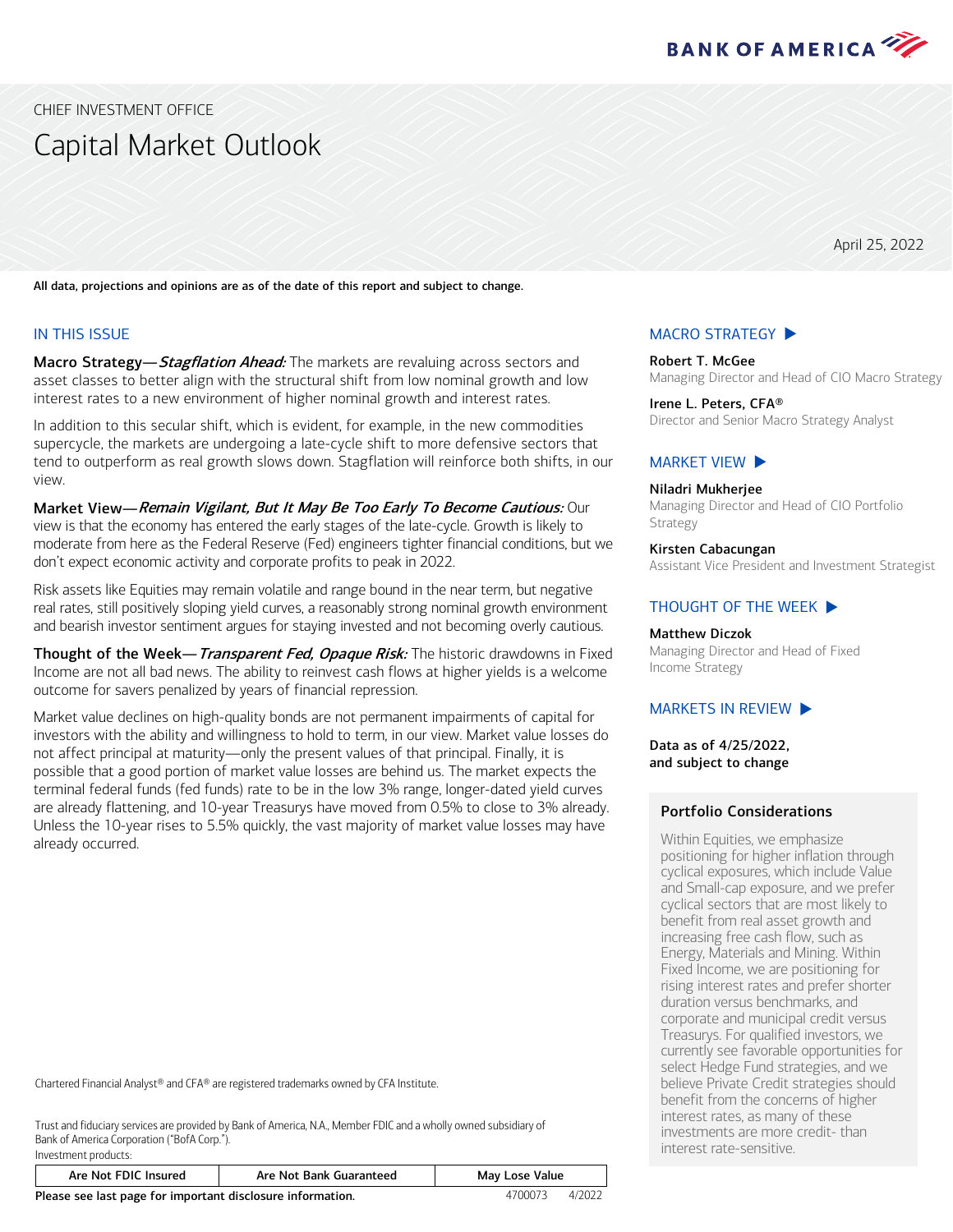### <span id="page-1-0"></span>MACRO STRATEGY

## Stagflation Ahead

### *Robert T. McGee,* Managing Director and Head of CIO Macro Strategy *Irene L. Peters, CFA®,* Director and Senior Macro Strategy Analyst

For the first time in over 40 years, the U.S. economy is facing stagflation in 2023 and 2024 as the Fed tries to get a handle on inflation, which keeps surprising it and the consensus to the upside. In a March 15, 2022, *Washington Post* article, Harvard Professor Larry Summers described the situation as follows: "The Fed's current policy trajectory is likely to lead to stagflation, with average unemployment and inflation both averaging over 5% over the next few years—and ultimately a major recession." As Professor Summers notes, (1) a year ago they expected inflation around 2% for the next year; (2) six months ago they were sure it was transitory; (3) well into the winter, the Fed was still buying mortgage-backed securities after home prices had risen by 20%. Importantly, he notes, "no explanation has been offered for these rather momentous errors," which raises questions about the Fed's understanding of the inflation process.

Stagflation arose in the 1970s under similar circumstances, which the famed economist Milton Friedman had predicted in his December 1967 Presidential Address to the American Economic Association. According to the conventional wisdom at the time, economic policy could maintain a lower unemployment rate by tolerating a higher rate of inflation. Professor Friedman explained how this provided only a temporary benefit that would ultimately be reversed and even worsened by the need to eventually stop inflation expectations from continually rising. The process of reducing inflation and inflation expectations would ultimately raise unemployment even as the lagged response of inflation to prior excessive demand stimulation would be pushing prices higher. Higher unemployment with rising inflation was dubbed "stagflation" a decade later, when the spiraling uptrend in inflation expectations eventually forced the Fed to respond, causing the biggest sustained rise in unemployment since the 1930s.

As Professor Summers notes, the most important change in the latest Monetary Policy Report to Congress "was in the wrong direction—the removal of the discussion of various monetary policy rules that had suggested policy was dangerously loose." As we noted in past reports, economic research over the last century has documented that inflation is always and everywhere a monetary phenomenon. In particular, high inflation requires rapid money-supply growth, which has been true across countries and historical time frames. High inflation like that in the 1970s is associated with much higher money-supply growth and, conversely, decades of low inflation are associated with below-average money-supply growth, as during the decade after the Great Financial Crisis (GFC) of 2008-2009. Currently, the Consumer Price Index (CPI) shows inflation up 8.5% over the 12 months through March 2022, which ranks with the highest rates of the past century, as does the growth rate of the M2 money-supply over the past two years.

The Fed's refusal to acknowledge this primary source of inflation is similar to its policy failure in the late 1970s, when it kept raising interest rates but kept them below the rapidly accelerating inflation rate as money-supply growth was allowed to remain excessive. Eventually, Fed Chairman Paul Volcker had to raise interest rates far above inflation to slow the money-supply growth rate and bring down inflation. He explicitly set a money-supply target that did the trick.

Just as the easy money policies of the late 60s and 70s helped finance the "guns and butter" fiscal deficits of that era, Mr. Powell's extremely easy money policy has financed the biggest deficit since World War II, with similar results. There is always political pressure for the government to spend more, and the Phillips Curve<sup>1</sup> tradeoff between unemployment and inflation provided the theoretical rationale for easy money in the 60s and 70s. This time around, Modern Monetary Theory (MMT)<sup>2</sup> provided the rationale for easy money by positing that a fiscal deficit could always be financed with money printing if the Fed would only go along. The downside of

### Investment Implications

Rising interest rates are driving price-earnings (PE) multiple compression, offsetting the positive effect of still growing earnings on overall equity index prices. Within the market, faster relative earnings growth and relative PE improvement are sustaining the ongoing rotation out of Growth stocks into Value stocks across the globe.

<sup>1</sup> Phillips curve is an economic concept developed by A. W. Phillips stating that inflation and unemployment have a stable and inverse relationship.

<sup>2</sup> Modern Money Theory is a heterodox macroeconomic framework that says monetarily sovereign countries, which spend, tax, and borrow in a fiat currency that they fully control, are not operationally constrained by revenues when it comes to federal government spending.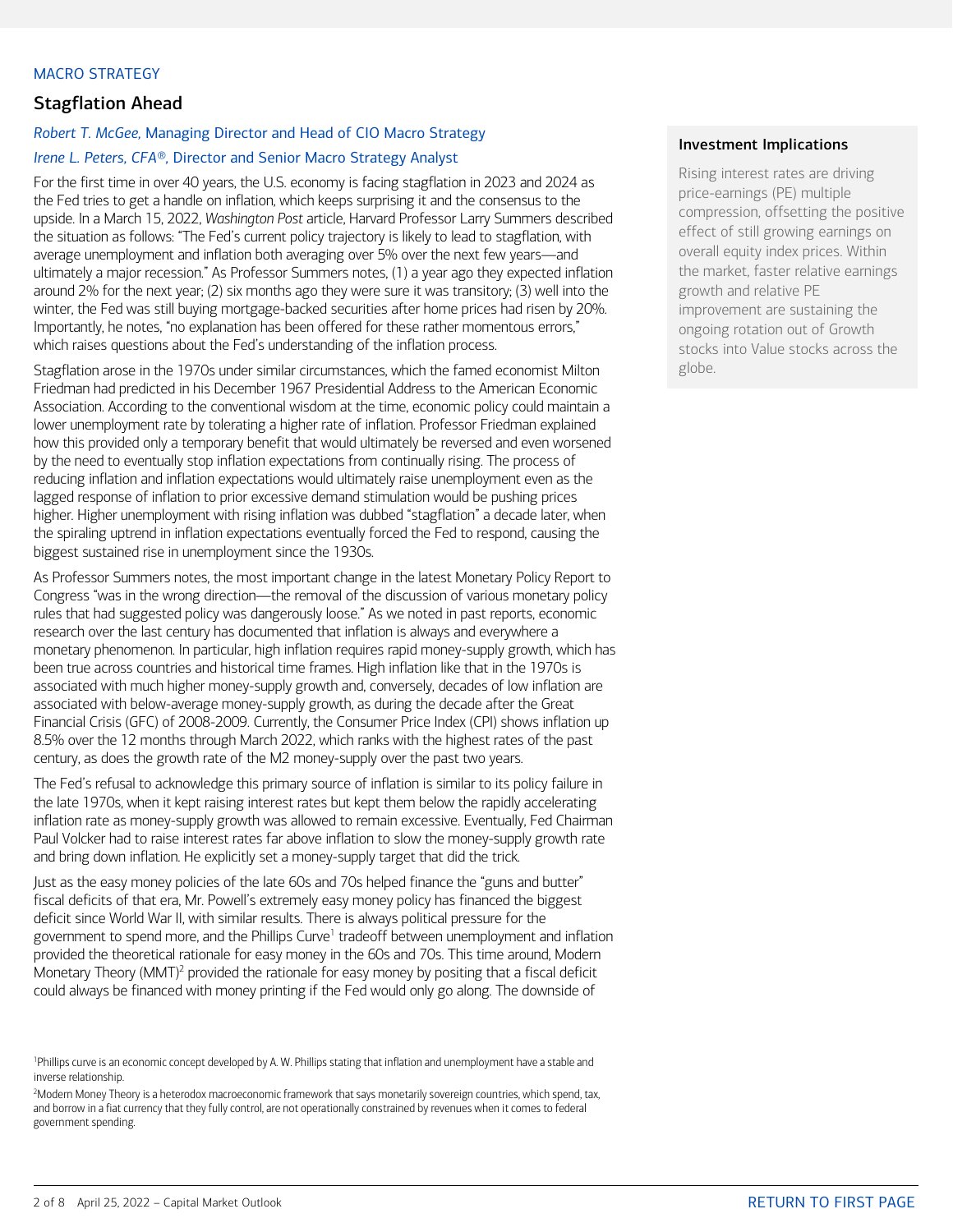both theories turned out to be raging inflation, the cruelest tax of all, since it hits the world's lowerincome people the hardest because they spend most of their income on food, energy, housing and other necessities with soaring prices.

For investors, it is also important to recognize the implications of this new volatile inflation environment. Bringing down inflation without a recession is very difficult given how far behind the curve the Fed has fallen. Also, in the current environment, risk-parity strategies don't work. In the old, low-inflation environment, Treasurys offered positive returns when equity returns went south. However, historical data show that in high-inflation environments, bond and stock returns are positively correlated. It is thus not surprising to see both broad stock and bond indexes down by mid-single digits in Q1.

Other relationships that held when inflation expectations were anchored around 2% have broken down as well in this new environment of rising inflation. Many inflation forecasting models estimated based on data from the disinflationary environment of the past 40 years are registering huge errors that are reflected in massive underestimation of actual inflation. For example, Benderly Economic Insights noted this unusual discrepancy in its recent analysis of the March Producer Price Index (PPI) report. Commenting on the more complete pass-through of raw materials prices to downstream intermediate and finished-goods prices, the analysis concludes: "This is unprecedented in the history of these data, and it is boosting, and will continue to boost, the rate at which "core" goods in the CPI are increasing." Our analysis also indicates that "core" CPI inflation is likely to reach around 10% year-over-year later this year, averaging above 7% in 2022 and around 6% in 2023. This would bring cumulative "core" inflation to 34% over the decade from 2015 to 2024.

The massive outperformance of Value stocks and severe bear market in long-duration Growth stocks is another implication of this new environment. Year-to-date, MSCI World Index Value (+6.3%) has outperformed Growth (-5.6%) by over 10 percentage points, according to BofA Global Research. Growth stocks benefited from the low interest rate/slow growth environment after the GFC, and investors crowded into the Growth theme and avoided Value stocks. The new environment has caught them by surprise. This research finds that "the majority of funds do not appear well positioned for the current environment of slowing growth and high inflation...Funds are underweight Energy in all regions and underweight Materials in most regions, so do not appear positioned for continued inflation."

Q1 earnings reports to date show why Value is outperforming. While Value and Growth stocks are delivering similar revenue growth of just over 10%, Value is delivering stronger earnings per share (EPS) growth of about 8% versus 4% for Growth, according to Credit Suisse tally of Q1 earnings reported through mid-April. In the early stage of the inflation breakout last year, most companies could pass on price increases, and margins were maintained pretty much across the board. A year later, with real incomes declining as inflation outpaced wage gains, consumers are becoming more price conscious, and more companies are having difficulty passing on higher costs, squeezing margins. Value stocks are winning, as they are better able to maintain margins. Forward-looking indicators of profits, like earnings revisions ratios (ERR) find that while overall downward revisions have begun to outnumber upward revisions, Value sectors, such as Energy, Financials and Materials, continue to see relative strength in their earnings outlook, with more upward revisions than downward revisions. As growth slows over the next year or two, this pattern is likely to continue, in our view. In addition, rising rates are likely to continue shrinking the big relative valuation difference between Growth and Value stocks. Slower revenue and earnings growth along with higher interest rates are headwinds for Equities, especially Growth stocks.

This new macro environment is also shaping relative performance within sectors. For example, in the Financials sector, Insurance stocks have been relative outperformers. This makes sense if the economy is transitioning to a new, higher-interest-rate environment, where the asset side of their balance sheets will earn a bigger, faster-growing interest revenue stream. On the liability side, long-tailed obligations to clients are significantly reduced in present-value terms by higher interest rates. This widening value gap between strengthening asset earnings power and reduced liability burdens caused by higher inflation and interest rates is also reflected in the recent relative strength of Real-Estate assets, which are often financed by rapidly depreciating Fixed Income debt. After all, stock prices ultimately reflect the net present value of the balance sheets the companies manage.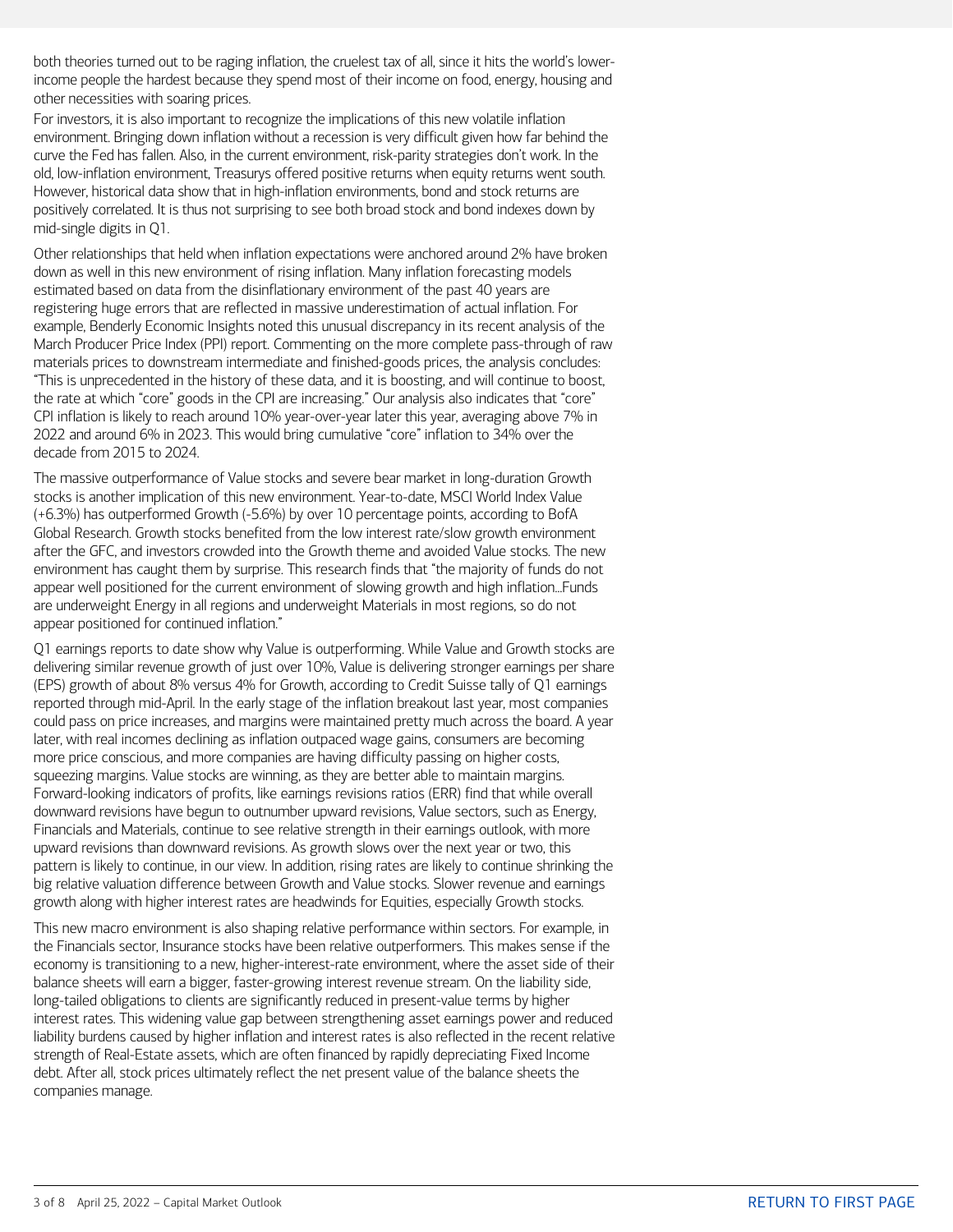# <span id="page-3-0"></span>Remain Vigilant, But It May Be Too Early To Become Cautious

# *Niladri Mukherjee,* Managing Director and Head of CIO Portfolio Strategy *Kirsten Cabacungan,* Assistant Vice President and Investment Strategist

So far this year, risk appetite has suffered due to a rising "Wall of Worries," including a steep rise in interest rates, slowing growth, Fed tightening mixed in with 40-year-high inflation and the Russia/Ukraine conflict threatening supplies of key commodities. In fact, prices of major commodities are higher by 20% to 40% this year, creating further upside risk for inflation and potentially slowing economic momentum. Meanwhile, the market is pricing in roughly a cumulative 2.5% in Fed rate hikes along with balance sheet runoff this year, which if it were to pan out, would be the most aggressive hiking cycle since 1994. The prospect of a growth slowdown along with elevated inflation has pressured Equity and bond valuations, with the flattening (and in some instances briefly inverted) yield curves leading some investors to contemplate recession probabilities.

Our view is that the U.S. economy has entered the early stages of the late cycle. Economic growth is likely to moderate from here as the Fed engineers tighter financial conditions but we don't expect economic activity and corporate profits to peak in 2022. Risk assets like Equities may remain volatile and range bound in the near term, but negative real rates, still positively sloping yield curves, a reasonably strong nominal growth environment and bearish investor sentiment argues for staying invested and not becoming overly cautious.

**The yield curve still signaling easy financial conditions:** The recent, brief inversion of the 2s/10s yield curve set off concerns of economic downturn. It's true that an inversion of the 2s/10s curve preceded every recession in the last four decades, but the signal has generally told us little about timing. The lead time from the first sustained 2s/10s inversion to recession has been as short as six months to as far out as three years. During the last six curve inversions that led to a recession within a 24-month time frame, the S&P 500 saw a 7% price gain on average from the date of the first sustained inversion to the start of the recession. $3$ 

Other parts of the yield curve, like the more important spread between the fed funds rate and the 10-year Treasury yield remain in a steepening trend. Meanwhile, the yield curve for real interest rates is positively sloped. Real yields tell us about the real cost of money. During past inversions of the nominal curve that were subsequently followed by a recession, the real yield curve also inverted, signaling tight financial conditions (Exhibit 1). For now, with real yields still in negative territory and the curve upward sloping, Equities remain more attractive relative to bonds.

### Exhibit 1: Real Yield Curve Still Upward Sloping, Signaling Still Easy Financial Conditions.



Note: Real yields are based on inflation-indexed U.S. Treasurys. 2019 max inversion represents data on August 27, 2019, and the 2006 max inversion represents data on November 27, 2006. Sources: Bloomberg; Federal Reserve Bank of Cleveland; Fundstrat. Data as of April 19, 2022.

3 Chief Investment Office; Bloomberg. Data as of April 2022.

# Portfolio Positioning

Given the various upside and downside risk factors in the market, investors should continue to remain vigilant. We remain constructive on Equities relative to Fixed Income. Within Equities, our preference for U.S. Equities over International has been further boosted given deteriorating fundamentals in Europe and China. Commodity-based sectors like Energy and Materials have the best outlook, in our view, while Healthcare is exhibiting positive absolute and relative price trends.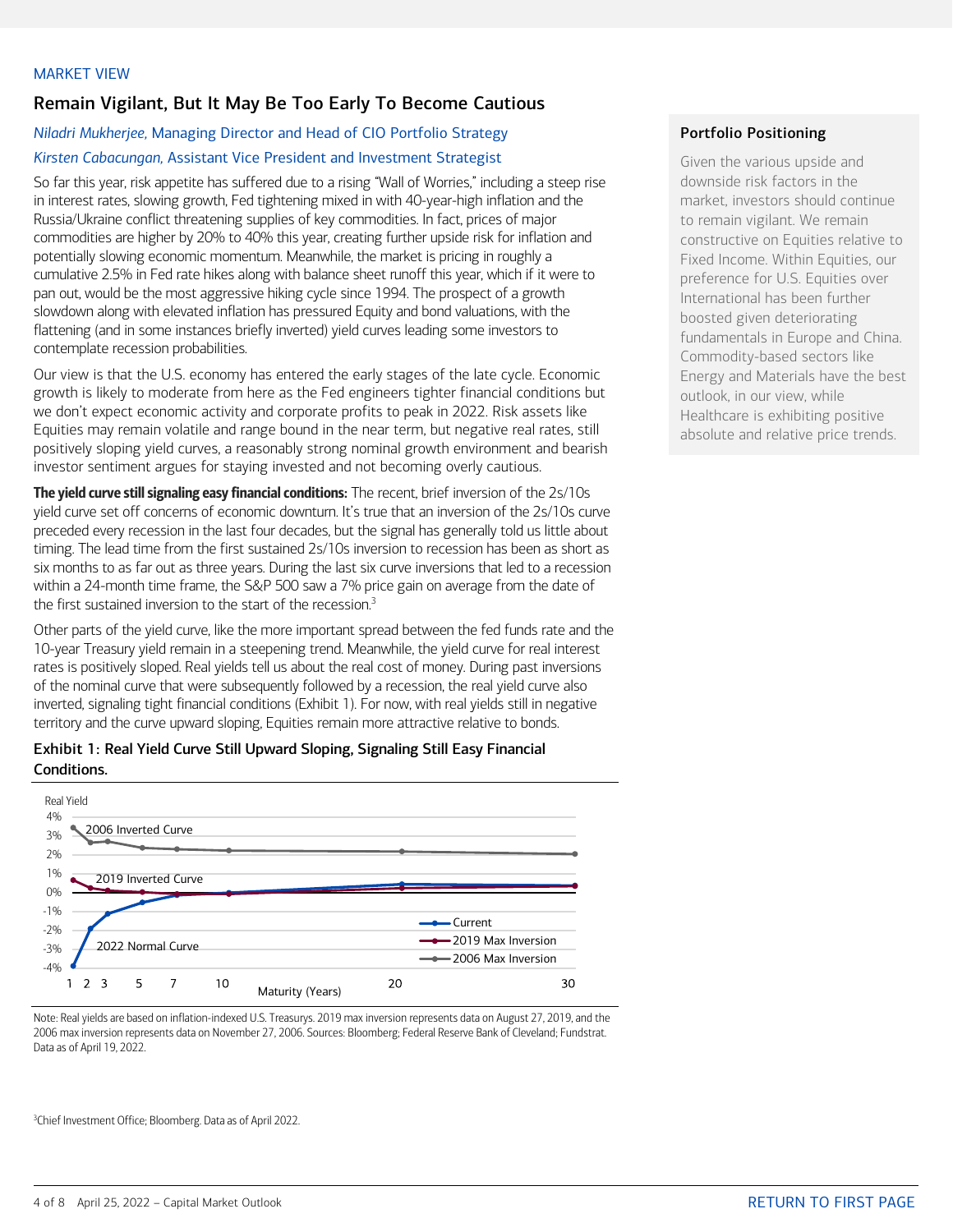The U.S. economy has good momentum: Positive economic data keep defying the gloomy outlook dominating headlines. Strong growth in employment has helped to bring the unemployment rate lower, ticking down to 3.6% in March, or the lowest level since the start of the pandemic. Demand for workers remains robust, with job openings at 11.27 million, roughly 5 million more openings than unemployed workers. Higher wages are attracting more people back to seek employment, with labor force participation improving.

The consumer continues to show a willingness to spend, and a strong shift in consumption trends toward services reflects a normalization of economic activity as pandemic worries fade. The latest data from Bank of America card data showed credit and debit card spending was up 11% year-over-year for March. While rising prices, especially for food and gasoline, remain a headwind, the consumer remains cushioned by large liquid savings, with household deposit holdings still up over \$2.5 trillion from pre-pandemic levels. Lingering effects from the massive fiscal stimulus the last few years is also still likely filtering through the economy, especially given that state and local governments saw their highest budget surplus in 80 years in 2021, according to Strategas Research.

Robust demand dynamics and rising inflation should be tailwinds for solid nominal earnings growth ahead. While higher costs could challenge margins, corporate balance sheets are healthy in aggregate, and they maintain some pricing power given a strong consumer. In fact, given our view that a peak in earnings is unlikely this year, Equities could continue to grind higher.

Extreme bearishness tends to be a positive for Equities: The growing list of concerns from inflation to geopolitical tensions has soured investor sentiment in the last several months. The results from the American Association of Individual Investors (AAII) survey are showing extreme bearishness among investors. With bears significantly outnumbering bulls, the bullbear spread is now at its lowest level since 2013. Overly pessimistic readings tend to actually bode well for Equities. Historically, the S&P 500 has seen positive returns in the six months and 12 months following an AAII bull-bear spread level at the current level of bearishness or more of an average of roughly 11% and 13%, respectively.

We are watching key data points to assess asset allocation shifts: Rising inflation expectations have weighed on consumer sentiment. The University of Michigan Consumer Sentiment Index fell to its lowest level since 2011 in March. While some near term optimism over job growth and higher wages has helped to brighten consumers' outlook, boosting the index for April, rising prices remains a top concern. If inflation continues to outpace wage growth, it would increase the risks of consumers materially cutting back on spending as well as raise major questions over the sustainability of the business cycle.

International developments also remains a key risk. The Russia/Ukraine conflict continues to weigh on business and consumer confidence in Europe, and trade disruptions and rising commodity prices have dealt a blow to the growth outlook for the region. With major uncertainty about economic activity, the International Monetary Fund lowered its 2022 real gross domestic product (GDP) growth forecast for the euro area from 3.9% to 2.8%. A slowdown in economic activity in China has also led to cuts to growth forecasts. BofA Global Research lowered its forecast for China 2022 GDP growth from 4.8% to 4.2%. Shutdowns across the country aimed at bringing the coronavirus wave under control have likely stalled some of the growth momentum the economy possessed at the start of the year. Q2 growth is expected to weaken, especially as more of the effects of the shutdowns are captured by the data. A dimming global growth outlook could contribute to more elevated volatility and further weigh on confidence.

### Conclusion

A growing list of market risks has caused many investors to become cautious on risk assets. While we remain underweight Fixed Income, which is likely to continue to be pressured by an upward shift in the yield curve, Equities can still grind higher given that the U.S. economy is likely to grow at an above-trend level and financial conditions are accommodative. We prefer exposure to areas levered to inflation such as Energy, Materials, Natural Resources, Value and Small-caps. Portfolio diversification can be enhanced by incorporating Real Assets such as Commodities, Real Estate and Infrastructure, as appropriate. We continue to monitor consumer sentiment in the U.S. and the deterioration in growth prospects for Europe and China to assess appropriate asset allocation shifts.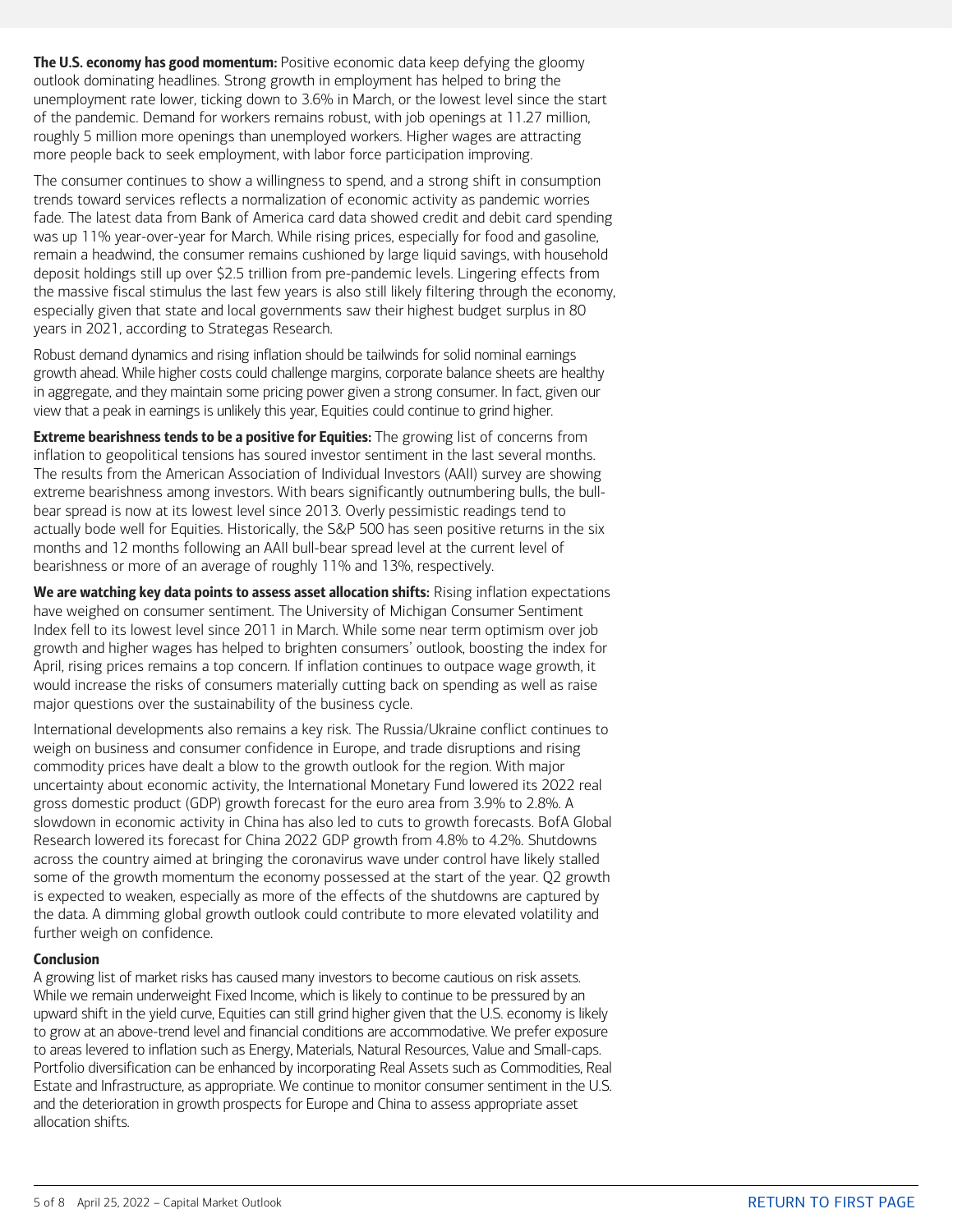### <span id="page-5-0"></span>THOUGHT OF THE WEEK

### Transparent Fed, Opaque Risk

### *Matthew Diczok,* Managing Director and Head of Fixed Income Strategy

The government's pandemic response created monetary-financed deficits that led to the highest inflation in four decades. The Fed was slow to understand this, initially diagnosing inflation as "transitory." That myth is dispelled, now in our 13th month above the Fed's inflation target with CPI at 8.5%.

Fed transparency led to market opacity. The bond market listened; but unfortunately the Fed did not know what it was talking about. In June 2021, the Fed had conditioned the market to expect one rate hike by June 2023. As of today, the market expects the equivalent of another 11 25-basis-point (bps) rate hikes by June 2023 (via 25 or 50 bps hikes at each meeting, after the one already done). *This is the largest pivot in modern-day Fed history.* The Fed's abrupt about-face to get out from behind the curve has created some of the largest Fixed Income drawdowns to date, especially on Treasurys and short-dated securities.

In reality, this is not all bad news. First, the ability to reinvest cash flows at higher yields is a welcome outcome for savers penalized by years of financial repression. Second, market value declines on high-quality bonds are not permanent impairments of capital for investors with the ability and willingness to hold to term. Total returns on high-quality bond portfolios will trend back to their acquisition yield, as bonds are "pulled to par" closer to maturity. Market value losses never affect principal at maturity—only present values of that principal. Finally, while the future is far from certain, it is possible that a good portion of market value losses are behind us. The market expects the terminal fed funds rate to be in the low 3% range, longer-dated yield curves are already flattening, and 10-year Treasurys have moved from 0.5% to close to 3% already. Unless the 10-year rises to 5.5% quickly—a level not seen in 20 years, completely out of context of low yields globally then the vast majority of market value losses may have already occurred.

### Portfolio Considerations

Higher rates are a welcome opportunity to reinvest cash flows at higher yields, even at the expense of market value declines on existing holdings. Investors should continue to be underweight Fixed Income, modestly short duration, underweight Treasurys, and prudently overweight spread products. Unless an investor's goals, risk tolerance, or liquidity needs have changed, no significant portfolio changes are necessary and this may be a good time to consider rebalancing Fixed Income back to tactical and strategic targets.



### Exhibit 2: The Aggressive Fed Pivot, While Necessary, Has Led To Historic Market Value Losses On Fixed Income.

|                                     | Current             | <b>Worst Drawdown</b><br><b>Drawdown Amount</b><br>Date |                   |                  |  |
|-------------------------------------|---------------------|---------------------------------------------------------|-------------------|------------------|--|
| <b>Treasurys</b>                    | $-12.4%$            | Current                                                 | Current           | Jan-73           |  |
| <b>Corporates</b>                   | $-13.4%$            | $-19.3%$                                                | Feb-80            | $lan-73$         |  |
| <b>Municipals</b>                   | $-8.7\%$            | $-22.4%$                                                | Aug-81            | Jan-80           |  |
| Aggregate<br><b>Short Aggregate</b> | $-11.1%$<br>$-5.6%$ | $-12.7%$<br>Current                                     | Feb-80<br>Current | Jan-76<br>Jan-00 |  |

Source: Bloomberg Bond Indices. Data as of April 20, 2022. Past performance is no guarantee for future results.

.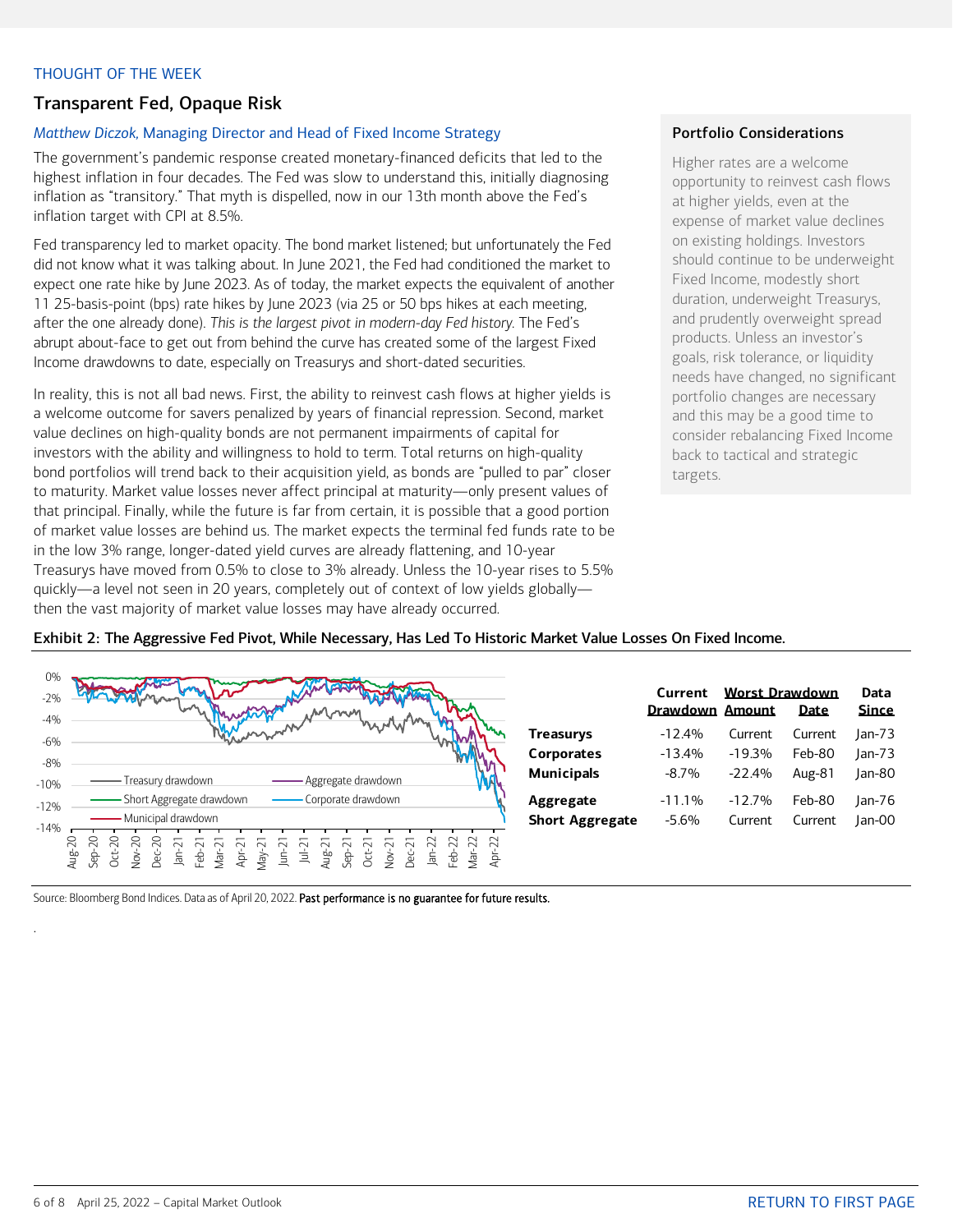### <span id="page-6-0"></span>MARKETS IN REVIEW

#### Equities

|                              | Total Return in USD (%) |        |            |         |  |  |  |
|------------------------------|-------------------------|--------|------------|---------|--|--|--|
|                              | Current                 | WTD    | <b>MTD</b> | YTD     |  |  |  |
| DJIA                         | 33,811.40               | $-1.8$ | $-2.4$     | $-6.4$  |  |  |  |
| <b>NASDAO</b>                | 12.839.29               | $-3.8$ | $-9.7$     | $-17.8$ |  |  |  |
| S&P 500                      | 4.271.78                | $-2.7$ | $-5.6$     | $-10.0$ |  |  |  |
| S&P 400 Mid Cap              | 2,583.21                | $-1.7$ | $-4.1$     | $-8.7$  |  |  |  |
| Russell 2000                 | 1.940.67                | $-3.2$ | $-6.2$     | $-13.3$ |  |  |  |
| <b>MSCI World</b>            | 2.882.45                | $-2.6$ | $-5.5$     | $-10.4$ |  |  |  |
| <b>MSCI EAFE</b>             | 2,081.96                | $-1.5$ | $-4.4$     | $-10.0$ |  |  |  |
| <b>MSCI Emerging Markets</b> | 1.075.60                | $-3.3$ | $-5.6$     | $-12.2$ |  |  |  |

### Fixed Income†

|                              | Total Return in USD (%) |         |            |          |  |  |
|------------------------------|-------------------------|---------|------------|----------|--|--|
|                              | Current                 | WTD     | <b>MTD</b> | YTD      |  |  |
| Corporate & Government       | 3.40                    | $-0.92$ | $-3.79$    | $-9.89$  |  |  |
| Agencies                     | 2.93                    | $-0.59$ | $-1.63$    | $-5.77$  |  |  |
| Municipals                   | 3.13                    | $-1.17$ | $-2.52$    | $-8.59$  |  |  |
| U.S. Investment Grade Credit | 3.48                    | $-1.04$ | $-3.78$    | $-9.49$  |  |  |
| International                | 4.25                    | $-1.43$ | $-5.08$    | $-12.38$ |  |  |
| High Yield                   | 6.74                    | $-0.88$ | $-2.67$    | $-7.37$  |  |  |
| 90 Day Yield                 | 0.77                    | 0.75    | 0.48       | 0.03     |  |  |
| 2 Year Yield                 | 2.67                    | 2.45    | 2.33       | 0.73     |  |  |
| 10 Year Yield                | 2.90                    | 2.83    | 2.34       | 1.51     |  |  |
| 30 Year Yield                | 2.94                    | 291     | 2.45       | 1.90     |  |  |

### Commodities & Currencies

|                                   | Total Return in USD (%) |       |       |      |  |  |  |
|-----------------------------------|-------------------------|-------|-------|------|--|--|--|
| Commodities                       | Current                 | WTD   | MTD   | YTD  |  |  |  |
| <b>Bloomberg Commodity</b>        | 27591                   | $-26$ | 38    | 30.3 |  |  |  |
| WTI Crude \$/Barrel <sup>++</sup> | 10207                   | -46   | 18    | 357  |  |  |  |
| Gold Spot \$/Ounce <sup>tt</sup>  | 1931.6                  | $-24$ | $-03$ | 56   |  |  |  |
| Total Return in USD (%)           |                         |       |       |      |  |  |  |

| Currencies | Current | Prior<br>Week Fnd | Prior<br>Month Fnd | 2020<br>Year Fnd |
|------------|---------|-------------------|--------------------|------------------|
| FUR/USD    | 1.08    | 1.08              | 1 1 1              | 1 1 4            |
| USD/IPY    | 128.50  | 126.46            | 121.70             | 11508            |
| USD/CNH    | 653     | 638               | 635                | 636              |

### S&P Sector Returns

| Real Estate                   |         |         |      | 1.2% |
|-------------------------------|---------|---------|------|------|
| <b>Consumer Staples</b>       |         |         |      | 0.5% |
| Industrials                   |         | $-1.5%$ |      |      |
| Consumer Discretionary        |         | $-1.8%$ |      |      |
| <b>Financials</b>             |         | $-2.0%$ |      |      |
| Utilities                     |         | $-2.4%$ |      |      |
| Information Technology        |         | $-2.5%$ |      |      |
| Healthcare                    |         | $-3.6%$ |      |      |
| <b>Materials</b>              |         | $-3.7%$ |      |      |
| Energy                        |         | $-4.6%$ |      |      |
| <b>Communication Services</b> | $-7.7%$ |         |      |      |
|                               | -10.0%  | $-5.0%$ | 0.0% | 5.0% |

Sources: Bloomberg; Factset. Total Returns from the period of 4/18/2022 to 4/22/2022. † Bloomberg Barclays Indices. ††Spot price returns. All data as of the 4/22/2022 close. Data would differ if a different time period was displayed. Short-term performance shown to illustrate more recent trend. Past performance is no guarantee of future results.

### Economic Forecasts (as of 4/22/2022)

|                                    | 2021A | 01 2022A | 02 2022F | 03 2022E                 | 04 2022E                 | 2022F  |
|------------------------------------|-------|----------|----------|--------------------------|--------------------------|--------|
| Real global GDP (% y/y annualized) | 6.0   | ۰        |          | $\overline{\phantom{0}}$ | $\overline{\phantom{a}}$ | 3.4    |
| Real U.S. GDP (% g/g annualized)   | 5.7   | $1.0*$   | 3.5      | 25                       | 1.8                      | 3.3    |
| CPI inflation $(\% \gamma/\gamma)$ | 4.7   | 8.0      | 7.9      | 72                       | 6.2                      | 73     |
| Core CPI inflation (% y/y)         | 3.6   | 6.3      | 5.4      | 5.2                      | 5.0                      | 5.5    |
| Unemployment rate (%)              | 5.4   | 3.8      | 3.4      | 3.2                      | 3.1                      | 3.4    |
| Fed funds rate, end period (%)     | 0.07  | 0.33     | 1.38     | 213                      | 2.63                     | $\sim$ |

The forecasts in the table above are the base line view from BofA Global Research. The Global Wealth & Investment Management (GWIM) Investment Strategy Committee (ISC) may make adjustments to this view over the course of the year and can express upside/downside to these forecasts. Historical data is sourced from Bloomberg, FactSet, and Haver Analytics. Past performance is no guarantee of future results. There can be no assurance that the forecasts will be achieved. Economic or financial forecasts are inherently limited and should not be relied on as indicators of future investment performance.

#### $A =$  Actual.  $E/* =$  Estimate.

Sources: BofA Global Research; GWIM ISC as of April 22, 2022. BofA Global Research is research produced by BofA Securities, Inc. ("BofAS") and/or one or more of its affiliates. BofAS is a registered broker-dealer, Member SIPC, and wholly owned subsidiary of Bank of America Corporation.

### Asset Class Weightings (as of 4/1/2022) CIO Equity Sector Views

|                                     | CIO View  |           |                     |                        |  | CIO View                   |              |           |                                |           |           |
|-------------------------------------|-----------|-----------|---------------------|------------------------|--|----------------------------|--------------|-----------|--------------------------------|-----------|-----------|
| <b>Asset Class</b>                  |           |           | Underweight Neutral | Overweight             |  | Sector                     |              |           | Underweight Neutral Overweight |           |           |
| Equities                            | $\bullet$ | $\bullet$ | $\bullet$           | Ω<br>$\bullet$         |  | Energy                     | $\triangleq$ |           |                                |           |           |
| U.S. Large Cap                      | $\bullet$ | $\bullet$ | $\bullet$           | ∩<br>$\bullet$         |  | <b>Financials</b>          | $\bullet$    | ö         | ۰                              |           | ۰         |
| U.S. Mid Cap                        | ۰         | ۰         | ۰                   | Ω<br>۰                 |  | Industrials                | $\bullet$    | $\bullet$ | $\bullet$                      |           | $\bullet$ |
| U.S. Small Cap                      | ۰         | ۰         | ۰                   | ∩                      |  | <b>Materials</b>           | $\bullet$    | ö         | ۰                              |           |           |
| International Developed             | ö         | ۰         | ◯                   | $\bullet$              |  |                            |              |           |                                |           |           |
| <b>Emerging Markets</b>             | $\bullet$ | $\bullet$ | O                   | $\bullet$              |  | Information<br>Technology  | $\triangleq$ | ó         | ۰                              |           |           |
| Fixed Income                        | $\bullet$ | Ο         | $\bullet$           | $\bullet$<br>$\bullet$ |  | Consumer                   |              |           |                                |           |           |
| U.S. Investment Grade<br>Taxable    | ö         | ∩         | ö                   | é                      |  | Discretionary              | $\triangleq$ | ۰         | Ω                              | $\bullet$ |           |
| International                       |           | ٠         | ۰                   | ä<br>۰                 |  | <b>Real Estate</b>         | ۰            | ۰         |                                | ö         |           |
| Global High Yield Taxable           | $\bullet$ |           | ۰                   | $\bullet$              |  | Healthcare                 | $\bullet$    | ó         | O                              | ö         |           |
| U.S. Investment Grade<br>Tax Exempt |           |           |                     | ó                      |  | Communication<br>Services  | $\bullet$    |           | ó                              | ۵         |           |
| U.S. High Yield Tax Exempt          | $\bullet$ | O         | $\bullet$           | $\bullet$<br>٠         |  | Consumer<br><b>Staples</b> |              | ä         | ä                              | ۵         |           |
| Alternative Investments*            |           |           |                     |                        |  |                            |              |           |                                |           |           |
| Hedge Funds                         |           |           |                     |                        |  | <b>Utilities</b>           |              |           |                                |           |           |
| Private Equity                      |           |           |                     |                        |  |                            |              |           |                                |           |           |
| Real Estate                         |           |           |                     |                        |  |                            |              |           |                                |           |           |
| Tangible Assets /<br>Commodities    |           |           |                     |                        |  |                            |              |           |                                |           |           |
| Cash                                |           |           |                     |                        |  |                            |              |           |                                |           |           |

\*Many products that pursue Alternative Investment strategies, specifically Private Equity and Hedge Funds, are available only to qualified investors. CIO asset class views are relative to the CIO Strategic Asset Allocation (SAA) of a multi-asset portfolio. Source: Chief Investment Office as of April 1, 2022. All sector and asset allocation recommendations must be considered in the context of an individual investor's goals, time horizon, liquidity needs and risk tolerance. Not all recommendations will be in the best interest of all investors.